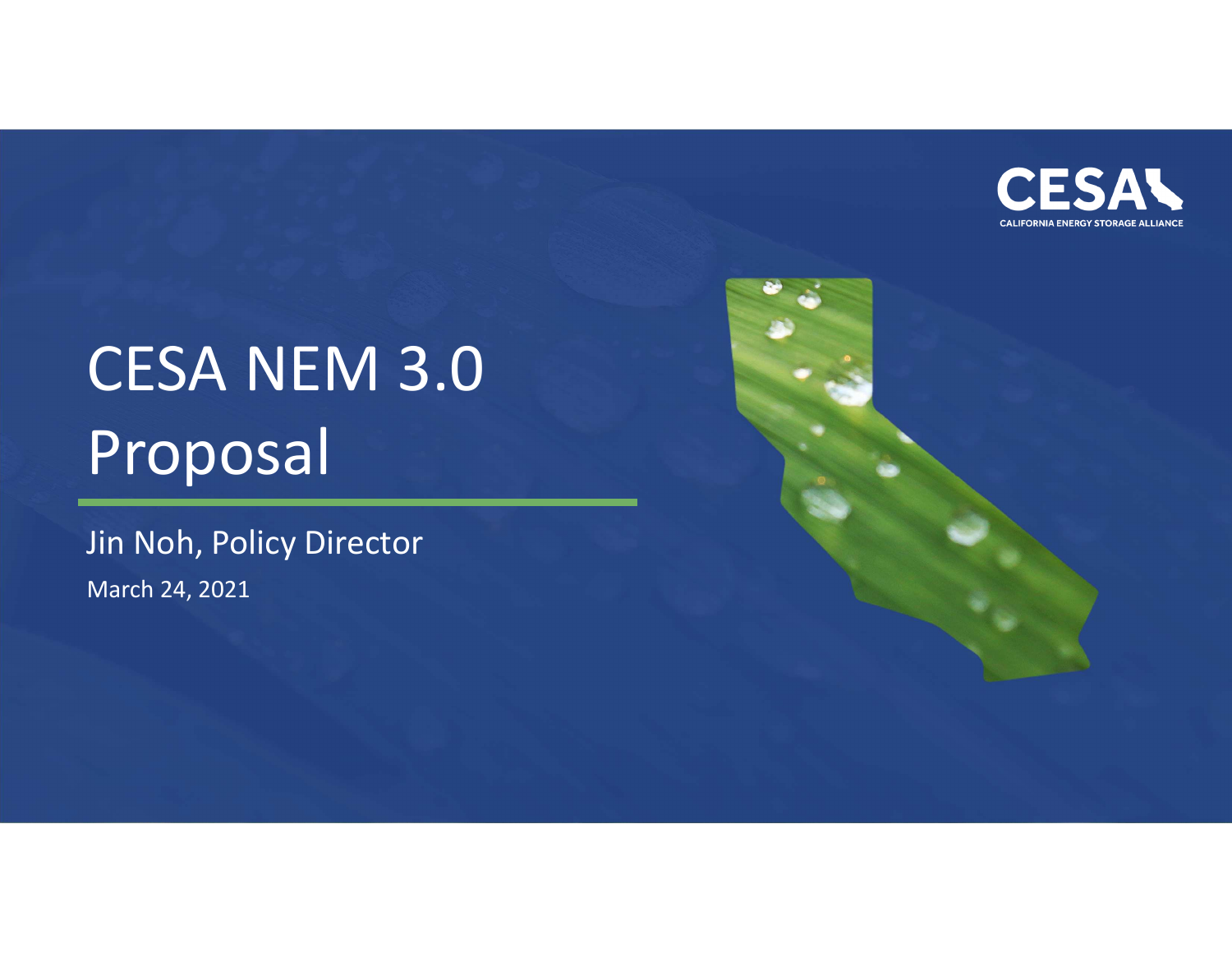

## **Proposal 1: Virtual Energy Storage Pairing**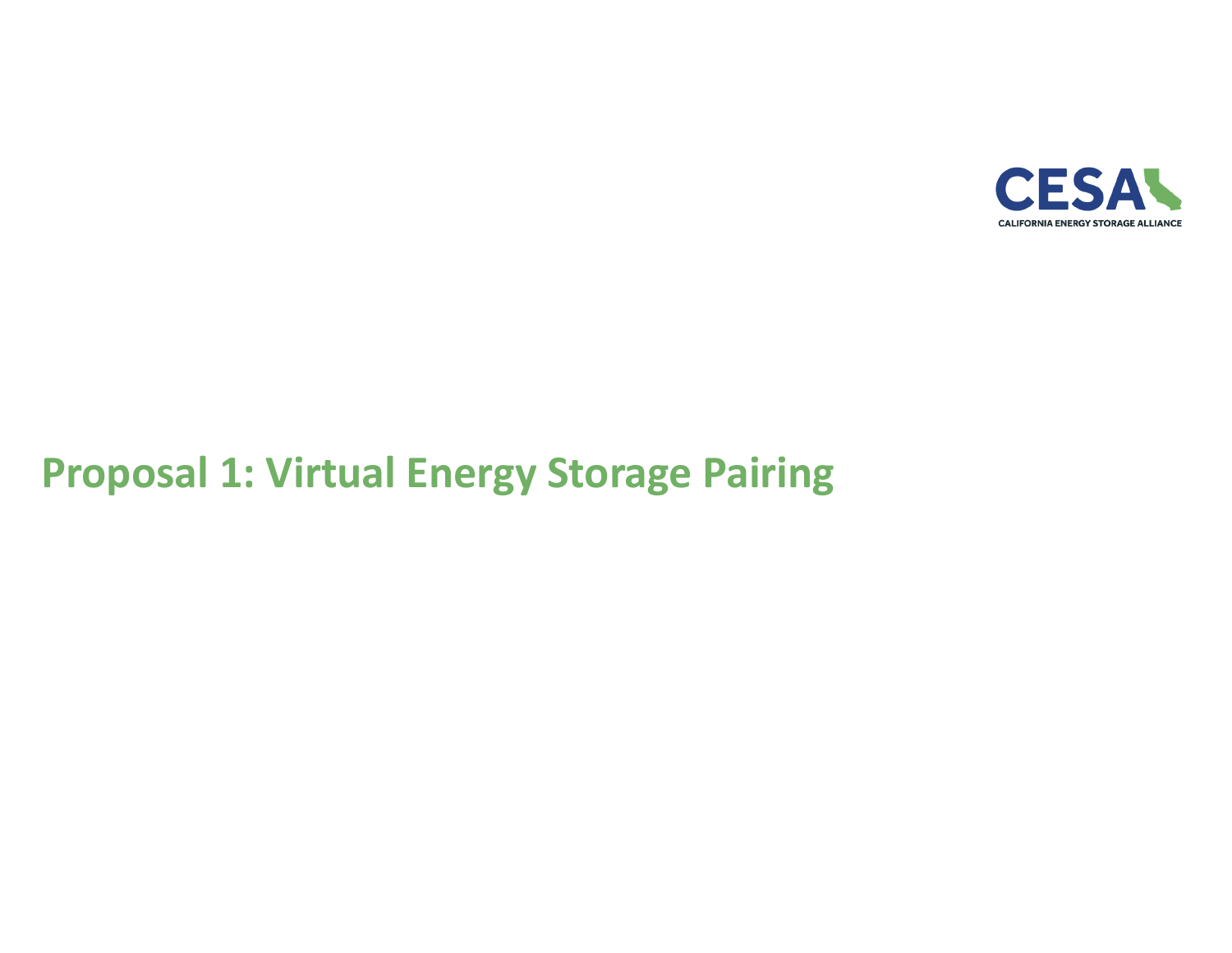



- **Enable virtual pairing of energy storage resources that are contractually linked:**
	- Time-match charging and generation profile of separate solar/generation and storage resource
	- Attribute NEM export credits for the "offsite" energy storage exports.
- **Example:** 
	- NEM generation is exported to the grid from 3-3:15 pm and virtually-paired storage resource is charged during that same interval to absorb this NEM generation
	- Storage resource exports that energy at 7:00pm and is credited at the NEM export compensation rate at the time
- **Virtual pairing mechanisms require two customer accounts**
- **Potential credit allocation rules:**
	- Bilaterally determine terms to split credits in their contract
	- Standard allocation of credits based on proportion of total load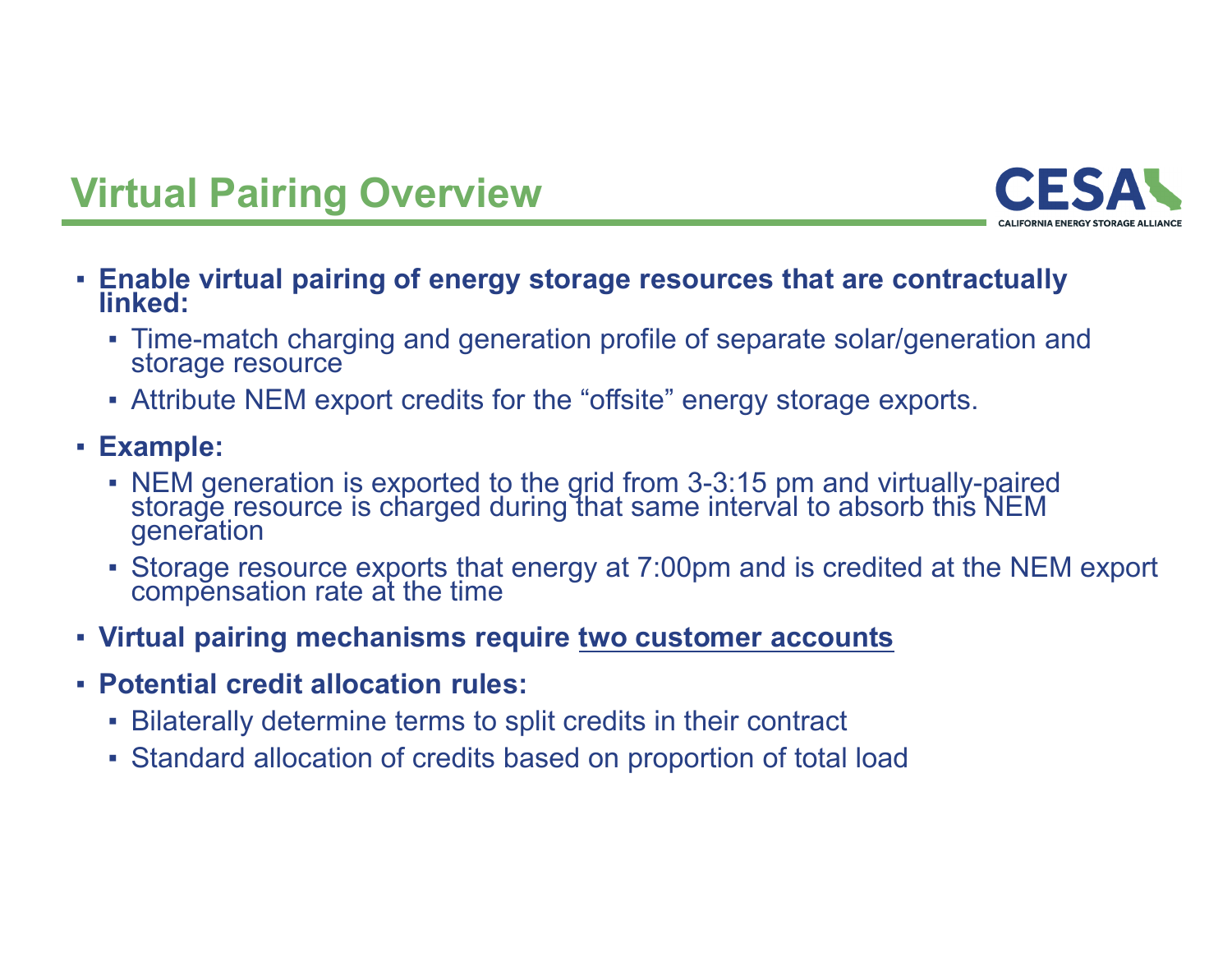

## **Virtual Pairing Overlay**

- **Retail Rates:** Increased complexity for solar and storage devices located at customer accounts with different rate schedules
	- $\textcolor{red}{\bullet}$  Residential vs non-residential (subject to demand charges)
	- Consideration of pairing only between customers on the same rate
- **Net billing:** More potential for different customers to enter into contracts with each other due to more standardized compensation rates
- **Locational value and/or impacts may be a factor:** 
	- $\textcolor{red}{\bullet}$  Avoided GHG emissions, transmission and distribution capacity, etc.
	- CPUC Avoided Cost Calculator incorporates climate zone information
- **Virtual pairing mechanisms may need to consider locational bounds but also may create separate interconnection requirements**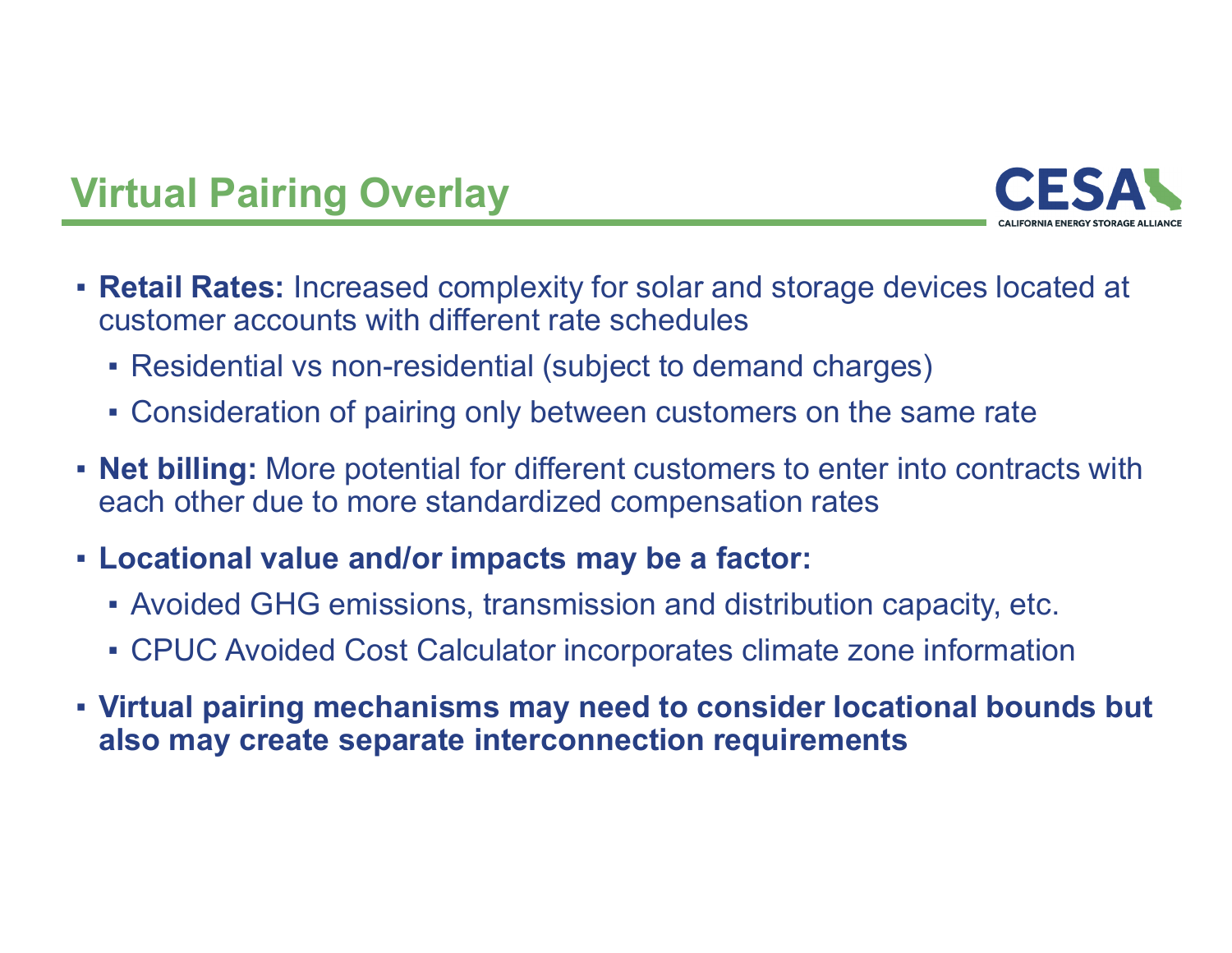

# **Virtual Pairing Opportunity**

- **Virtual pairing of energy storage can enable more flexible siting of renewable integration solutions:**
	- Standalone energy storage
	- Community IFOM energy storage
	- Mobile storage resources (V2G exports)
- **D.20-12-029 suggested that the issue V2G export credits should be taken up by stakeholders in R.20-08-020**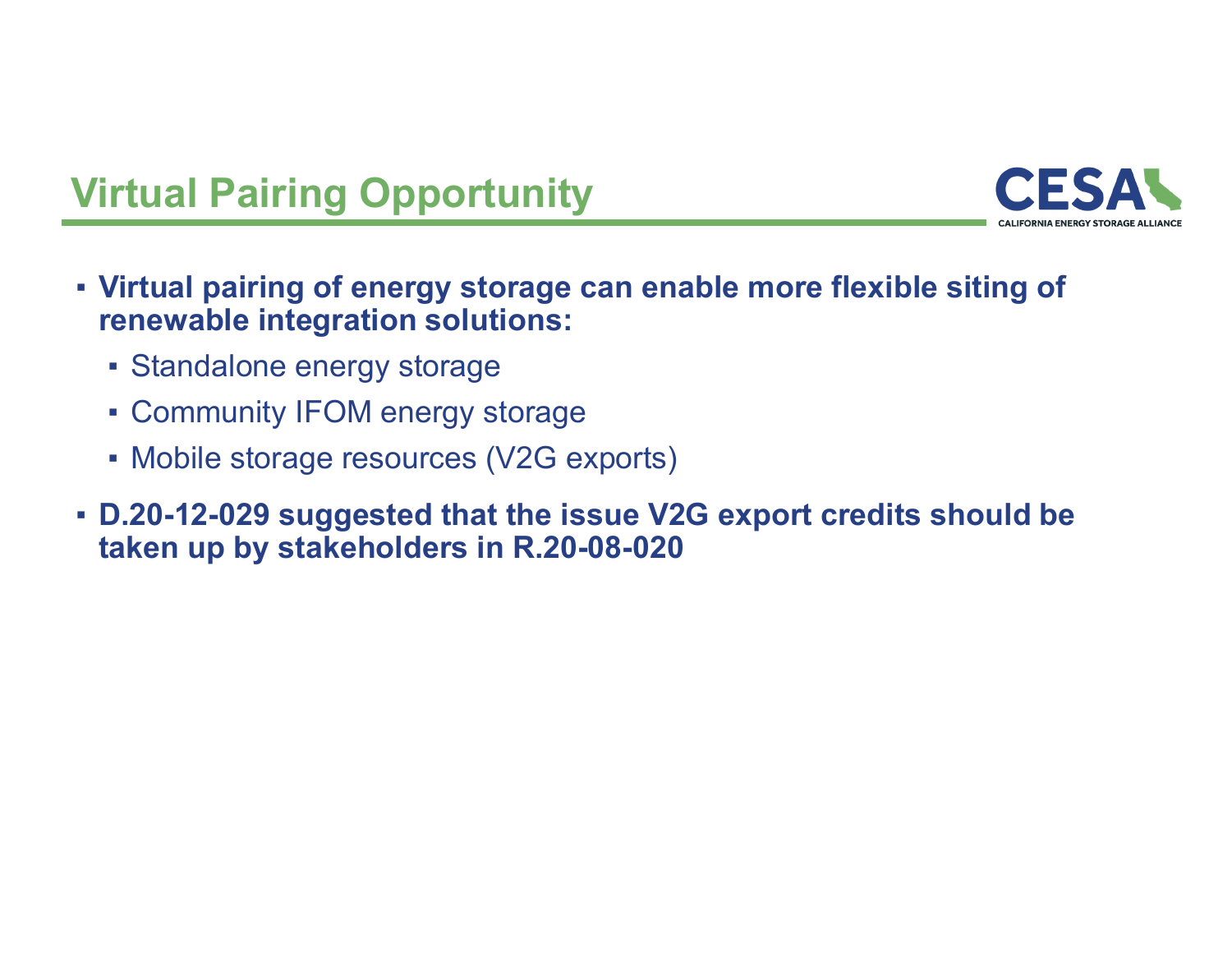

## **Proposal 2: Removal of Paired Storage Sizing Limits**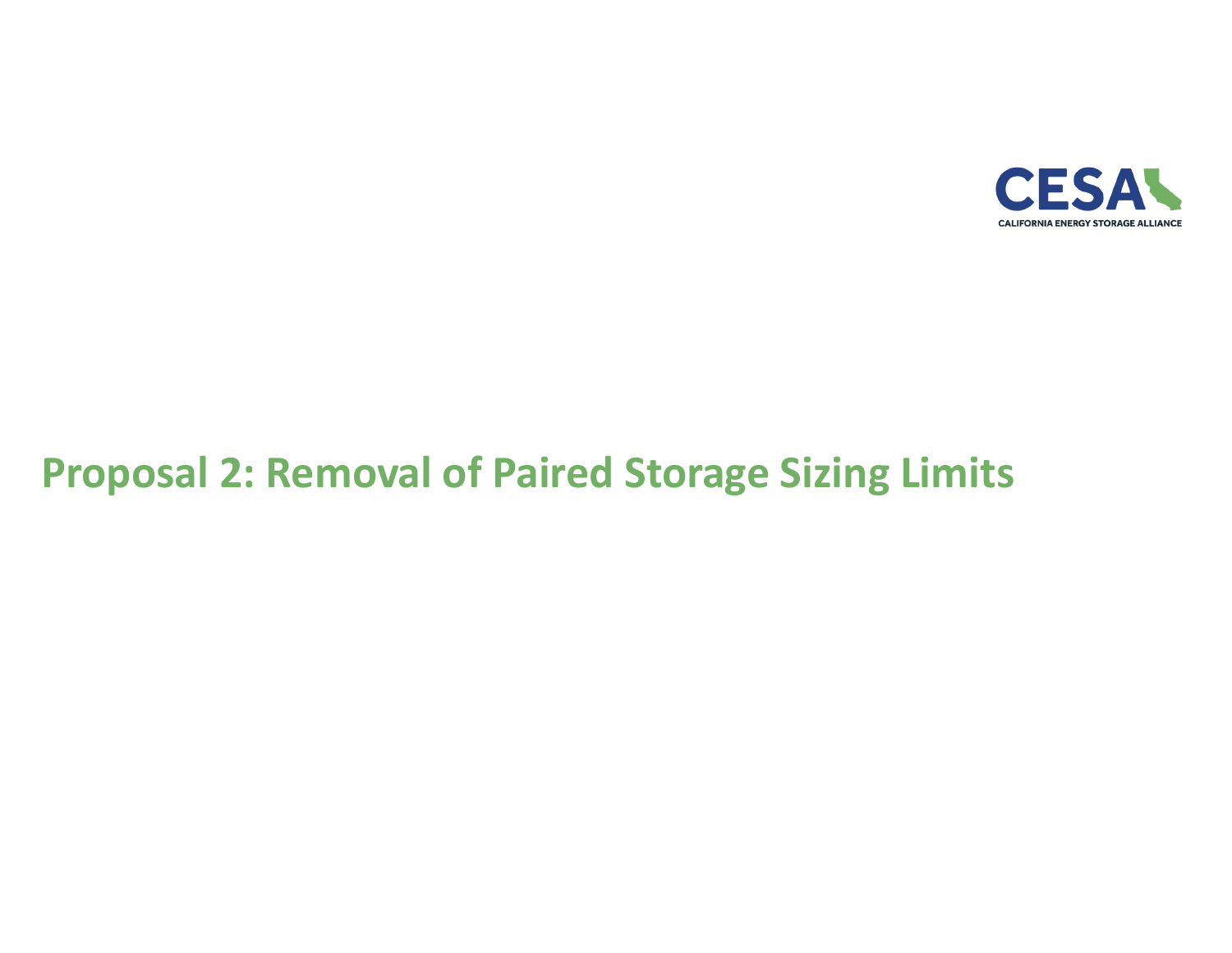## **Removal of storage sizing limit**



- **CESA recommends removing currently energy storage sizing limitations**
- **Reasons:** 
	- Support customer resiliency during wildfires and PSPS events
	- Supports future BTM hybrid Resource Adequacy options
	- Supports long term planning and decarbonization goals
		- Integrated Resource Planning processes have identified10 GW of energy storage needed through 2030